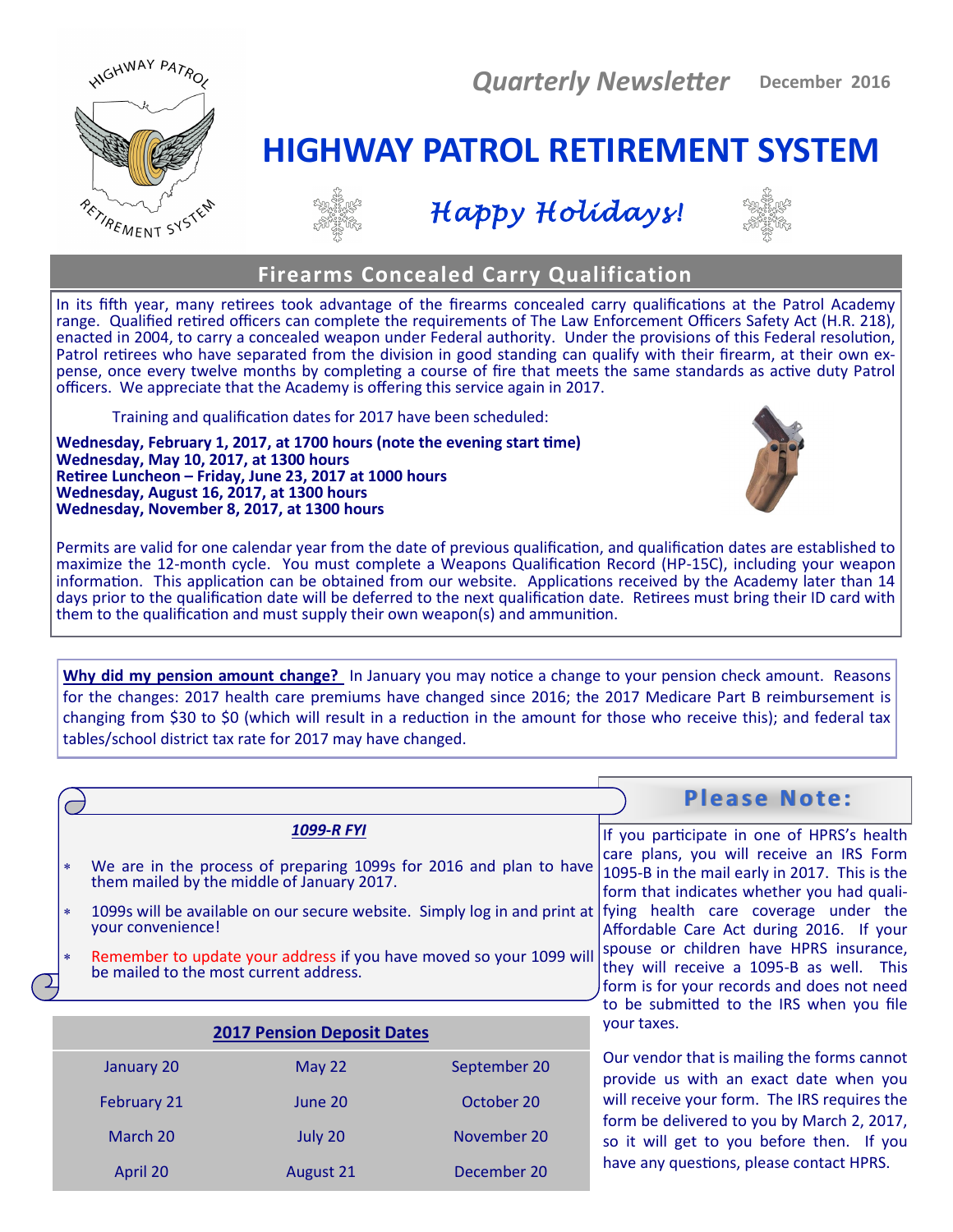

## **2017 Board Meeting Dates**

| Date:      | <b>Meeting:</b>                                                                                                    | <b>Start Time:</b>                                          |                           |
|------------|--------------------------------------------------------------------------------------------------------------------|-------------------------------------------------------------|---------------------------|
| 1/18/2017  | Health, Wellness & Disability Committee                                                                            | 1:00 PM                                                     |                           |
| 2/15/2017  | <b>Administration Committee</b><br>Health, Wellness & Disability Committee<br>Health Care Funding Committee        | 1:00 PM<br>Immediately Following<br>Immediately Following   |                           |
| 2/16/2017  | <b>Audit Committee</b><br><b>Investment Committee</b><br><b>Board Meeting</b>                                      | $9:00$ AM<br>Immediately Following<br>Immediately Following |                           |
| 3/15/2017  | Health, Wellness & Disability Committee                                                                            | $1:00$ PM                                                   |                           |
| 4/19/2017  | <b>Administration Committee</b><br>Health, Wellness & Disability Committee<br><b>Health Care Funding Committee</b> | 1:00 PM<br>Immediately Following<br>Immediately Following   |                           |
| 4/20/2017  | <b>Audit Committee</b><br><b>Investment Committee</b><br><b>Board Meeting</b>                                      | 9:00 AM<br>Immediately Following<br>Immediately Following   |                           |
| 5/17/2017  | Health, Wellness & Disability Committee                                                                            | 1:00 PM                                                     |                           |
| 6/21/2017  | <b>Administration Committee</b><br>Health, Wellness & Disability Committee<br>Health Care Funding Committee        | 1:00 PM<br>Immediately Following<br>Immediately Following   |                           |
| 6/22/2017  | <b>Audit Committee</b><br><b>Investment Committee</b><br><b>Board Meeting</b>                                      | $9:00$ AM<br>Immediately Following<br>Immediately Following |                           |
| 7/19/2017  | Health, Wellness & Disability Committee                                                                            | $1:00$ PM                                                   |                           |
| 8/17/2017  | Health, Wellness & Disability Committee<br><b>Board Retreat - Day One</b>                                          | 8:30 AM<br>Immediately Following                            |                           |
| 8/18/2017  | Board Retreat - Day Two                                                                                            | 8:30 AM                                                     |                           |
| 9/20/2017  | Health, Wellness & Disability Committee                                                                            | 1:00 PM                                                     |                           |
| 10/18/2017 | <b>Administration Committee</b><br>Health, Wellness & Disability Committee<br><b>Health Care Funding Committee</b> | 1:00 PM<br>Immediately Following<br>Immediately Following   |                           |
| 10/19/2017 | <b>Audit Committee</b><br><b>Investment Committee</b><br><b>Board Meeting</b>                                      | 9:00 AM<br>Immediately Following<br>Immediately Following   |                           |
| 11/15/2017 | Health, Wellness & Disability Committee                                                                            | 1:00 PM                                                     |                           |
| 12/13/2017 | <b>Administration Committee</b><br>Health, Wellness & Disability Committee<br><b>Health Care Funding Committee</b> | 1:00 PM<br>Following<br>Following                           |                           |
| 12/14/2017 | <b>Audit Committee</b><br><b>Investment Committee</b>                                                              | 9:00 AM<br>Following                                        | Data as of 12<br>Age & Se |
|            | <b>Board Meeting</b>                                                                                               | Following                                                   |                           |

*All meeting dates and times are subject to revision. Unless otherwise noted, all meetings will be at 1900 Polaris Parkway, Suite 201, Columbus, Ohio 43240. Please refer to* [www.ohprs.org](http://www.ohprs.org) *for updates.*



## **2016 Retirees' Association Annual Dinner & Meeting**

The Retirees' Association annual meeting and dinner were held September 24th at the Doubletree Hotel in Columbus, Ohio. Approximately 115 were in attendance. Association officers for 2017 were sworn in and include (pictured below): Past President Gil Jones, 1st Vice President Dale Larue, Treasurer Brenda Collins, 2nd Vice President Pam Sullivan, President Bob Booker, and Secretary Kevin Titler. We thank them for their service.



#### **MAKE YOUR RESERVATIONS!**

**The 30th Annual Snowbird Reunion**  will be held on March 10-12, 2017 at the Mission Inn Resort and Club in Leesburg, Florida. Although the reservation deadline is February 7, 2017, please do not delay in signing up. For reservation information, please visit [www.ohprs.org](http://www.ohprs.org) and click on "Upcoming Retiree Events".

## **HPRS Facts & Figures**

|  | Data as of 12/15/2016                       | <b>Number</b> | <b>Average</b><br><b>Pension</b><br><b>Benefit</b> | <b>Average</b><br>Age |
|--|---------------------------------------------|---------------|----------------------------------------------------|-----------------------|
|  | <b>Age &amp; Service</b><br><b>Retirees</b> | 1,170         | \$44,892                                           | 66.9                  |
|  | <b>Surviving Spouses</b><br><b>Children</b> | 257<br>21     | \$18,151<br>\$2,096                                | 75.4<br>20.7          |
|  | <b>Disability Retirees</b>                  | 130           | \$34,615                                           | 54.1                  |
|  | <b>Total</b>                                | 1,578         | \$39,121                                           | 66.6                  |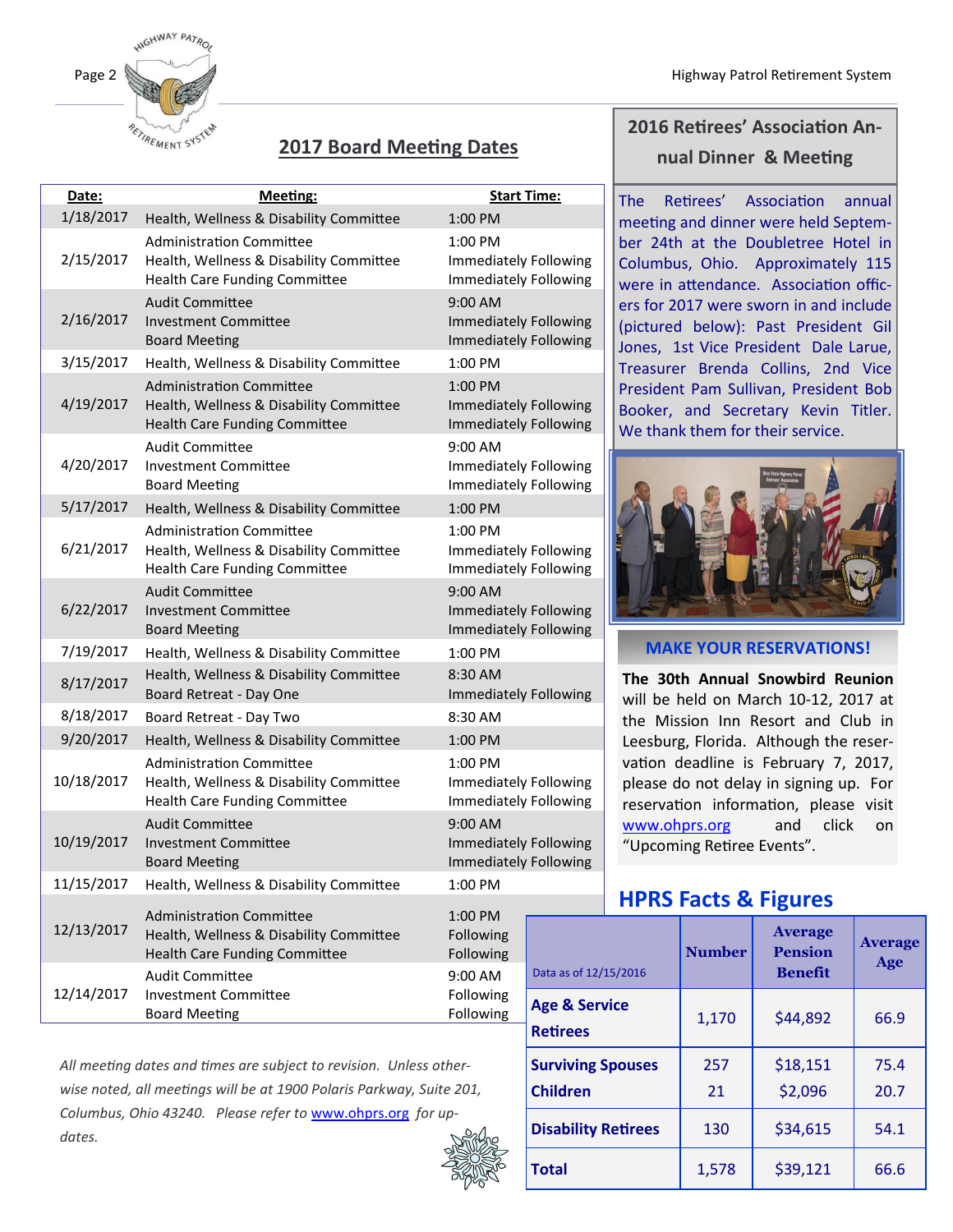



*Secondary Health Care Coverage Reminder -* Effective January 1, 2017, if you elect to continue secondary medical/ prescription coverage through HPRS, you will pay the normal premium for your age. For our re-employed retirees, if you would like to purchase HPRS coverage in addition to your employer's coverage, you will be charged the normal premium for your age rather than the re-employed retiree premium (\$400 in 2017). You will be required to submit proof of your primary coverage in order to receive the reduced premium.

The 2017 premiums can be found on our website at [www.ohprs.org,](http://www.ohprs.org) under "Members", "Health Care". Please contact HPRS if you have any questions.

| <b>HPRS Investment Returns</b> |                                                    |                                   |  |  |
|--------------------------------|----------------------------------------------------|-----------------------------------|--|--|
| <b>Date</b>                    | <b>Investment Portfolio Market</b><br><b>Value</b> | <b>YTD</b><br>Increase/(Decrease) |  |  |
| 12/8/2016                      | \$827,785,000                                      | $6.8%$ (est)                      |  |  |
| 12/31/2015                     | \$809,209,000                                      | (0.3%)                            |  |  |
| 12/31/2014                     | \$849,000,000                                      | 6.5%                              |  |  |
| 12/31/2013                     | \$813,953,000                                      | 19.6%                             |  |  |
| 12/31/2012                     | \$717,036,000                                      | 11.9%                             |  |  |
| 12/31/2011                     | \$679,404,000                                      |                                   |  |  |



*Our office will be closed on: December 26 (Christmas Day) January 2 (New Year's Day) January 16 (Martin Luther King Day) February 20 (Presidents' Day)*

### **Save on Your Medical Costs with My Care Compare**

When making a decision about your health care, you want the best choice for your health as well as your budget. This can be difficult, especially because different doctors and different health care facilities often charge different amounts for the exact same services. Costs can even vary significantly when the same doctor performs the same procedure but in a different facility.

As an HPRS retiree enrolled in Medical Mutual, you have access to My Health Plan, a personalized online portal available 24 hours a day, seven days a week. Utilize My Health Plan to better understand and maximize the value of your health care coverage:

- Access your personal dashboard for an instant snapshot of your coverage
- Review your claims, Explanation of Benefits statements and payments
- Search for network providers (doctors, hospitals, etc.)
- Find exclusive discounts on health-related products and services
- Watch interactive videos to help you make important health care decisions
- Choose how you would like to receive communications

My Health Plan now offers a new tool, My Care Compare, which may help you lower your costs when you receive care from an in-network provider. Using My Care Compare, you can:

- Understand how your costs will change based on where you receive care
- Review satisfaction and quality ratings for doctors, hospitals, clinics and other health service providers

When you log into My Health Plan, click My Care Compare under Quick Links. Select a treatment to search, and you'll find providers in your area who provide the service and an estimate of how much it will cost.

**Register for My Health Plan today at: https://member.MedMutual.com**